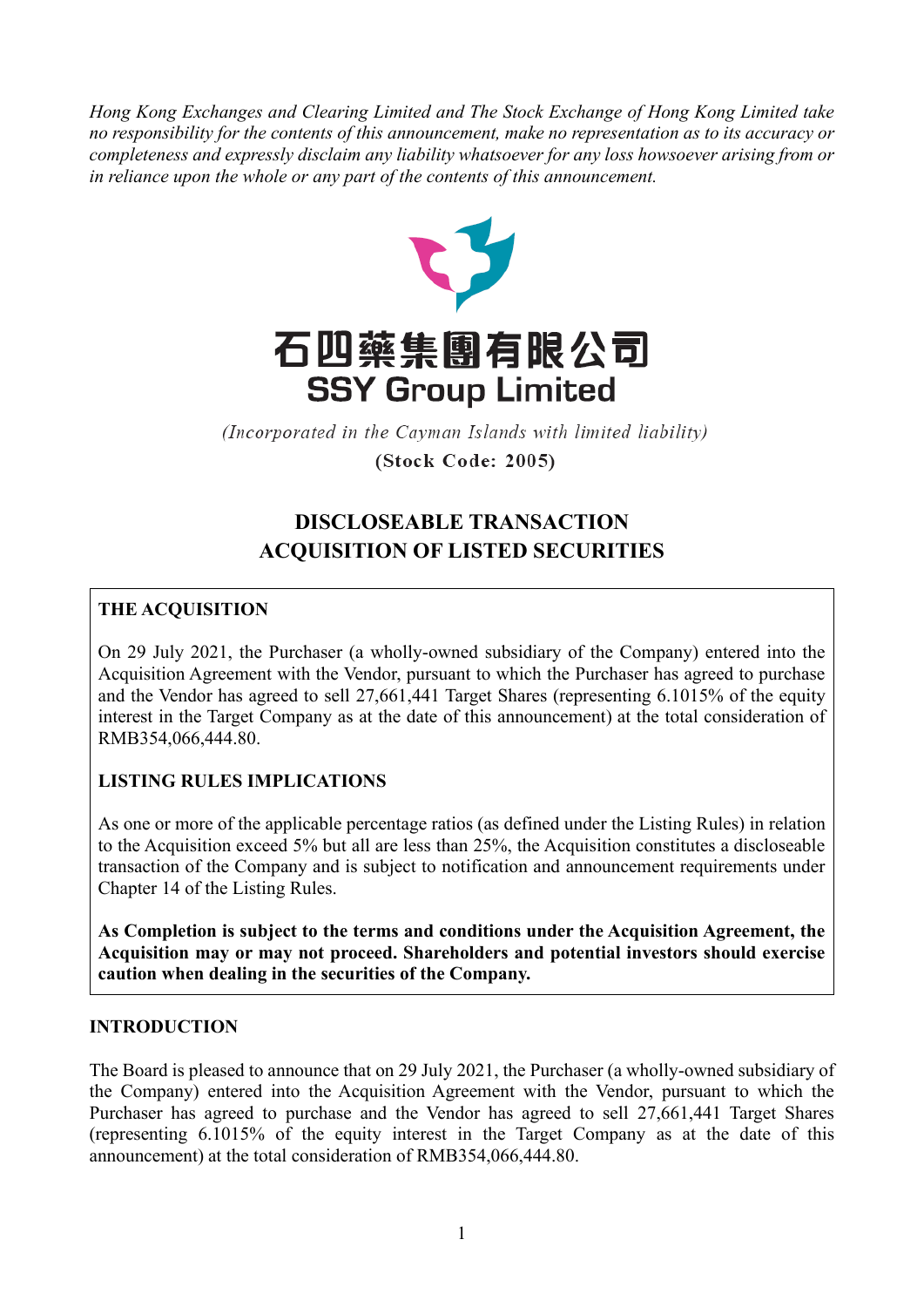The principal terms of the Acquisition Agreement are set out as follows:

# **THE ACQUISITION AGREEMENT**

### **Date**

29 July 2021 (after trading hours)

# **Parties**

Purchaser: 石家莊四藥有限公司(Shijiazhuang No. 4 Pharmaceutical Co., Ltd.\*)

Vendor: 天 津 乾 鼎 企 業 管 理 合 夥 企 業 ( 有 限 合 夥 ) (Tianjin Qianding Corporation Management Partnership Enterprise (Limited Partnership)\*)

To the best of the Directors' knowledge, information and belief having made all reasonable enquiries, the Vendor and its ultimate beneficial owner(s) are third parties independent of the Company and its connected persons.

## **Consideration**

The aggregate consideration for the Acquisition is RMB354,066,444.80 (inclusive of tax) (i.e. RMB12.80 per Target Share) is payable in cash by the Purchaser in the following manner:

- (i) the parties shall open a bank account (the "**Joint Account**") in the name of the Purchaser under the joint management of the Purchaser and the Vendor at a state-owned large-scale joint-stock commercial bank designated by the Vendor within five (5) working days after the date of the Acquisition Agreement and the date on which an announcement is published by the Target Company on the website of the Shanghai Stock Exchange (www.sse.com.cn). Within five (5) working days after the opening of the Joint Account, the Purchaser shall transfer 177,033,222.40 (representing 50% of the consideration) (the "**First Instalment**") to the Joint Account. During the period in which the consideration is deposited in the Joint Account, the ownership of the First Instalment shall be vested in the Purchaser, who shall also bear the custodian fees, relevant charges and be entitled to the interests arising from the First Instalment; and
- (ii) the Purchaser shall within two (2) working days after Completion pay the remaining 50% of the consideration (i.e. RMB177,033,222.40) to a bank account designated by the Vendor (the "**Second Instalment**"). At the same time, the parties shall arrange for the release of the First Instalment deposited in the Joint Account from the joint management of the parties (the "**Release**"). Within two (2) working days from the Release, the funds in the Joint Account shall be transferred to a bank account of the Vendor in accordance with the instructions stated in a payment instruction letter given by the Vendor to the Purchaser before the payment.

The consideration for the Acquisition will be funded mainly by the internal resources of the Group.

The consideration for the Acquisition was determined after arm's length negotiations between the parties to the Acquisition Agreement with reference to, among others: (i) the value of the assets and business of the Target Company; (ii) the market prices of the shares of the Target Company over a period of time; and (iii) the factors set out in the section headed "Reasons for and Benefits of the Acquisition" in this announcement.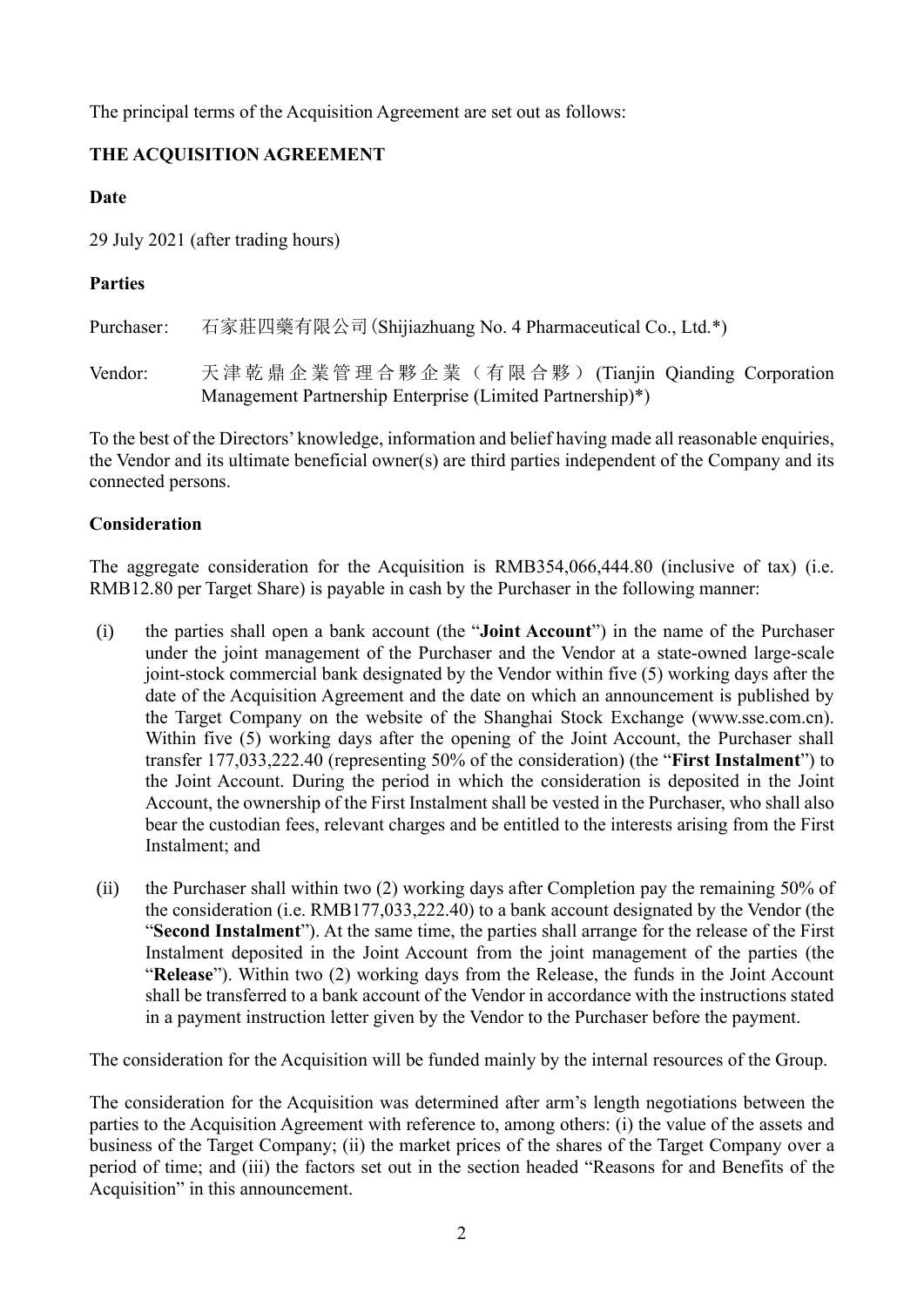The consideration for the Acquisition of RMB12.80 per Target Share represents:

- (i) a premium of approximately 5.35% from the closing price of RMB12.15 per share of the Target Company as quoted on the Shanghai Stock Exchange on the trading day immediately preceding the date of the Acquisition Agreement;
- (ii) a premium of approximately 3.16% from the average closing price of RMB12.41 per share of the Target Company as quoted on the Shanghai Stock Exchange on the last five (5) consecutive trading days immediately preceding the date of the Acquisition Agreement;
- (iii) a premium of approximately 3.16% from the average closing price of RMB12.41 per share of the Target Company as quoted on the Shanghai Stock Exchange in the last 30 consecutive days immediately preceding the date of the Acquisition Agreement;
- (iv) no premium or discount from the average closing price of RMB12.80 per share of the Target Company as quoted on the Shanghai Stock Exchange in the last 90 consecutive days immediately preceding the date of the Acquisition Agreement;
- (v) a discount of approximately 0.63% from the average closing price of RMB12.88 per share of the Target Company as quoted on the Shanghai Stock Exchange in the last 180 consecutive days immediately preceding the date of the Acquisition Agreement; and
- (vi) a discount of approximately 8.51% from the average closing price of RMB13.99 per share of the Target Company as quoted on the Shanghai Stock Exchange in the last year immediately preceding the date of the Acquisition Agreement.

### **Completion**

The Vendor and Purchaser shall (i) apply to the Shanghai Stock Exchange for confirmation in respect of the Completion of the Acquisition (the "**Confirmation**"); and (ii) apply to the China Securities Depository and Clearing Corporation Limited (Shanghai Branch) (the "**CSDC**") for registration of the transfer of Target Shares (the "**Registration**") within three (3) working days from obtaining the Confirmation. Completion shall occur upon the completion of the Registration, as evidenced by the Purchaser having obtained a securities transfer registration confirmation issued by the CSDC.

Form the day on which the Target Shares have been transferred to and registered under the name of the Purchaser, the Purchaser shall be entitled to and responsible for the rights and obligations derived from the Target Shares.

Upon Completion, assuming there will be no change to the number of shares of the Target Company before Completion, (i) the Group will hold 27,661,441 shares of the Target Company, representing 6.1015% of the equity interest in the Target Company; and (ii) the shareholding of the Vendor in the Target Company will be reduced from approximately 24.13% to approximately 18.03% of the equity interest in the Target Company.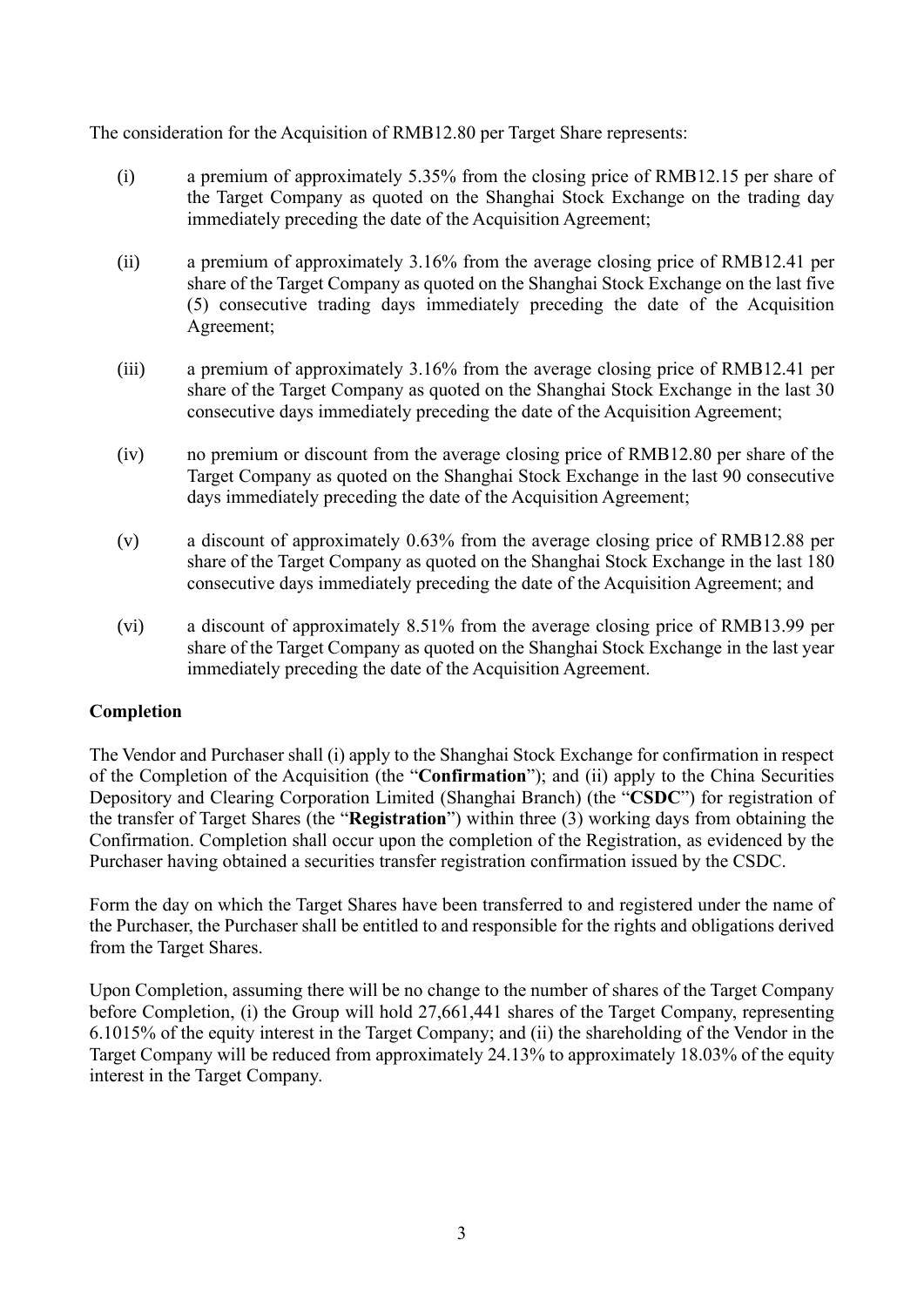### **Adjustment**

If the Target Company conducts any capitalisation of capital reserve, placing or bonus issue before Completion, the number of Target Shares and consideration per Target Share for the Acquisition shall be adjusted accordingly in accordance with the relevant rules and regulations of the Shanghai Stock Exchange, such that after such events the Target Shares shall remain to be representing 6.1015% of the enlarged equity interest in the Target Company. For the avoidance of doubt, there shall be no change to the amount of total consideration for the Acquisition.

### **Termination**

If (i) the Shanghai Stock Exchange is unable to issue the Confirmation documents in respect of the Acquisition within 30 days after the submission of the relevant compliance vetting application by the parties to the Acquisition Agreement; or (ii) the Registration procedures are not completed within 30 days from the payment of the First instalment to the Joint Account; the Purchaser may unilaterally terminate the Acquisition Agreement and shall not bear any liabilities. The Vendor shall within five (5) working days from the receipt of a written termination notice unconditionally release its right of management over the Joint Account. Any delay of such release shall constitute a breach of the Acquisition Agreement on the part of the Vendor, in which case the Vendor shall pay a daily penalty of 0.05% of the sums deposited in the Joint Account to the Purchaser.

## **INFORMATION ON THE TARGET COMPANY AND TARGET GROUP**

The Target Company is a company established under the laws of the PRC, the shares of which are listed on the Shanghai Stock Exchange (stock code: 603367). The ultimate beneficial owner of the Target Company is Mr. Du Zhenxin<sup>\*</sup> (杜振新), who holds approximately 64.28% of the equity interest in 辰欣科技集團有限公司 (Cisen Technology Group Co., Ltd.\*) (the "**Cisen Technology Group**"), which in turn holds approximately 36.54% of the equity interest in the Target Company as at the date of this announcement according to published information. As at the date of this announcement, the Vendor holds approximately 109,413,441 shares of the Target Company, representing approximately 24.13% of the equity interest in the Target Company.

Cisen Technology Group has provided a letter of undertaking, pursuant to which it has undertaken to and covenanted with the Purchaser that it is agreed that the Purchaser may nominate a director who is not an independent director so as to understand and participate in the production and operation decisions of the Target Company, and during the period in which the Purchaser is a shareholder holding no less than 5% shareholding, Cisen Technology Group shall, by means of including but not limited to voting in favour of resolution(s) at general meetings, procure the candidate(s) nominated by the Purchaser to be elected as a director of the Target Company.

Based on the published information of the Target Company, the Target Group is principally engaged in the business of research and development, production and sales of pharmaceuticals of mainly chemical preparations, with five major dosage forms among its products: large-volume injections (including non-PVC soft bags, plastic bottles, upright soft bags, glass bottles), freeze-dried powder injections, small-volume injections, tablets form and capsules form.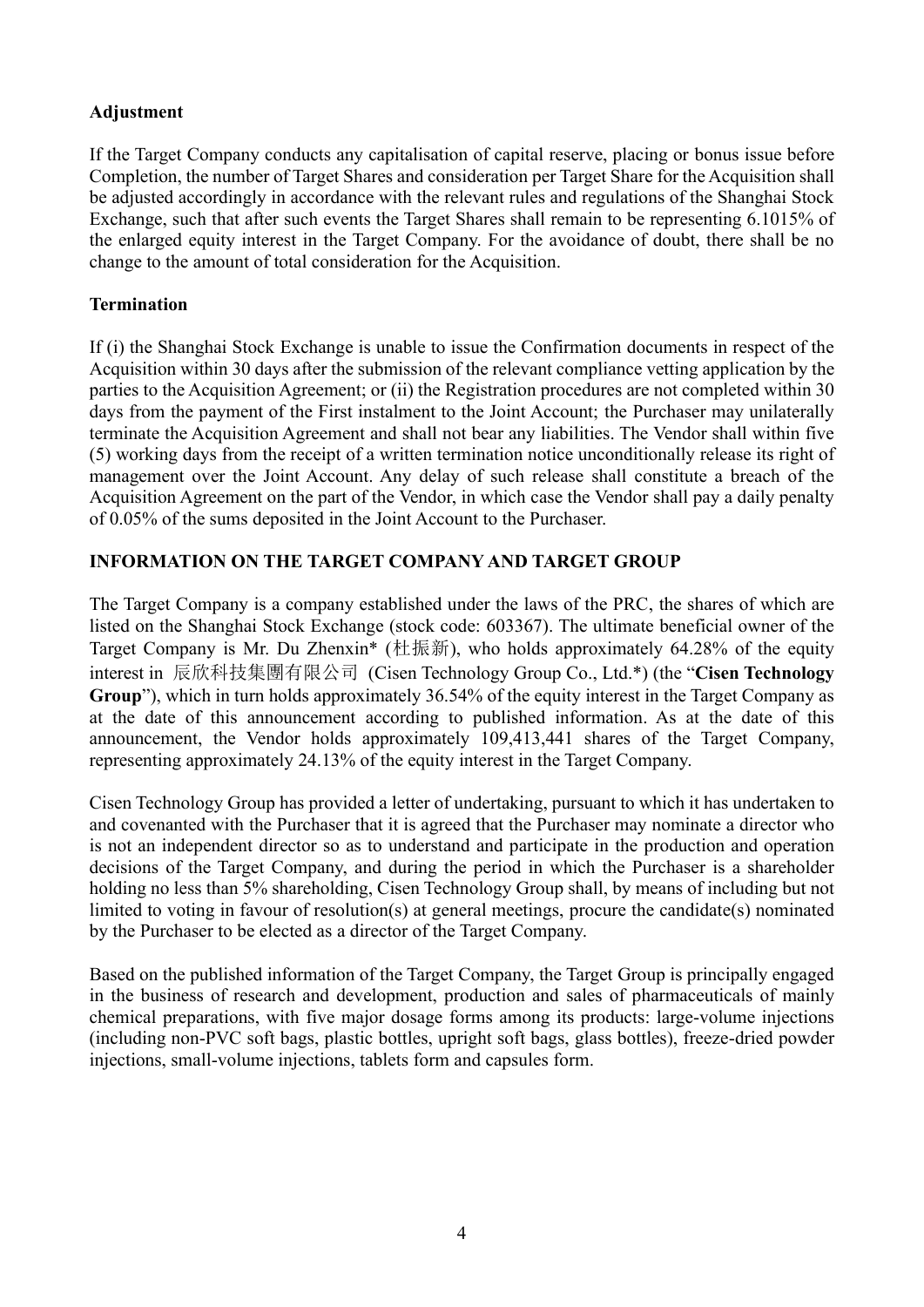Based on the audited consolidated financial statements of the Target Company prepared in accordance with the PRC Accounting Standards for Enterprises, the financial information of the Target Group for the two financial years ended 31 December 2020 is as follows:

|                        | For the year ended<br>31 December |                  |
|------------------------|-----------------------------------|------------------|
|                        | 2020                              | 2019             |
|                        | (RMB)                             | (RMB)            |
| Revenue                | 3,674,158,475                     | 4, 112, 785, 511 |
| Profit before taxation | 484,516,238                       | 582,110,569      |
| Profit after taxation  | 437,360,194                       | 514,793,456      |

Based on the audited consolidated financial statements of the Target Company for the year ended 31 December 2020 and the unaudited consolidated financial statements of the Target Company for the three months ended 31 March 2021, the net asset value of the Target Group as at 31 December 2020 and 31 March 2021 was approximately RMB4,800,949,980 and RMB4,909,440,248, respectively.

### **REASONS FOR AND BENEFITS OF THE ACQUISITION**

The Group is principally engaged in the research, development, manufacturing and selling of a wide range of finished medicines, bulk pharmaceuticals products and medical materials.

The Acquisition is an investment of the Group. With its insight in the pharmaceutical industry landscape in the PRC, and having considered the business model, financial performance and competitive advantages of the Target Company, the Group is optimistic towards the prospects and development of the Target Group and is positive about the long term returns from the investment in the Target Group. In particular, taking into account the current market price of the shares of the Target Company and the recovery of the pharmaceutical segment in the PRC after the COVID-19 pandemic has generally become under control, the Company considers that it is a good time to utilize its available capital for investment so as to generate returns in fulfilling its investment objective through the Acquisition.

Based on the above, the Directors (including the independent non-executive Directors) are of the view that the terms of the Acquisition are fair and reasonable and in the interest of the Company and the Shareholders as a whole.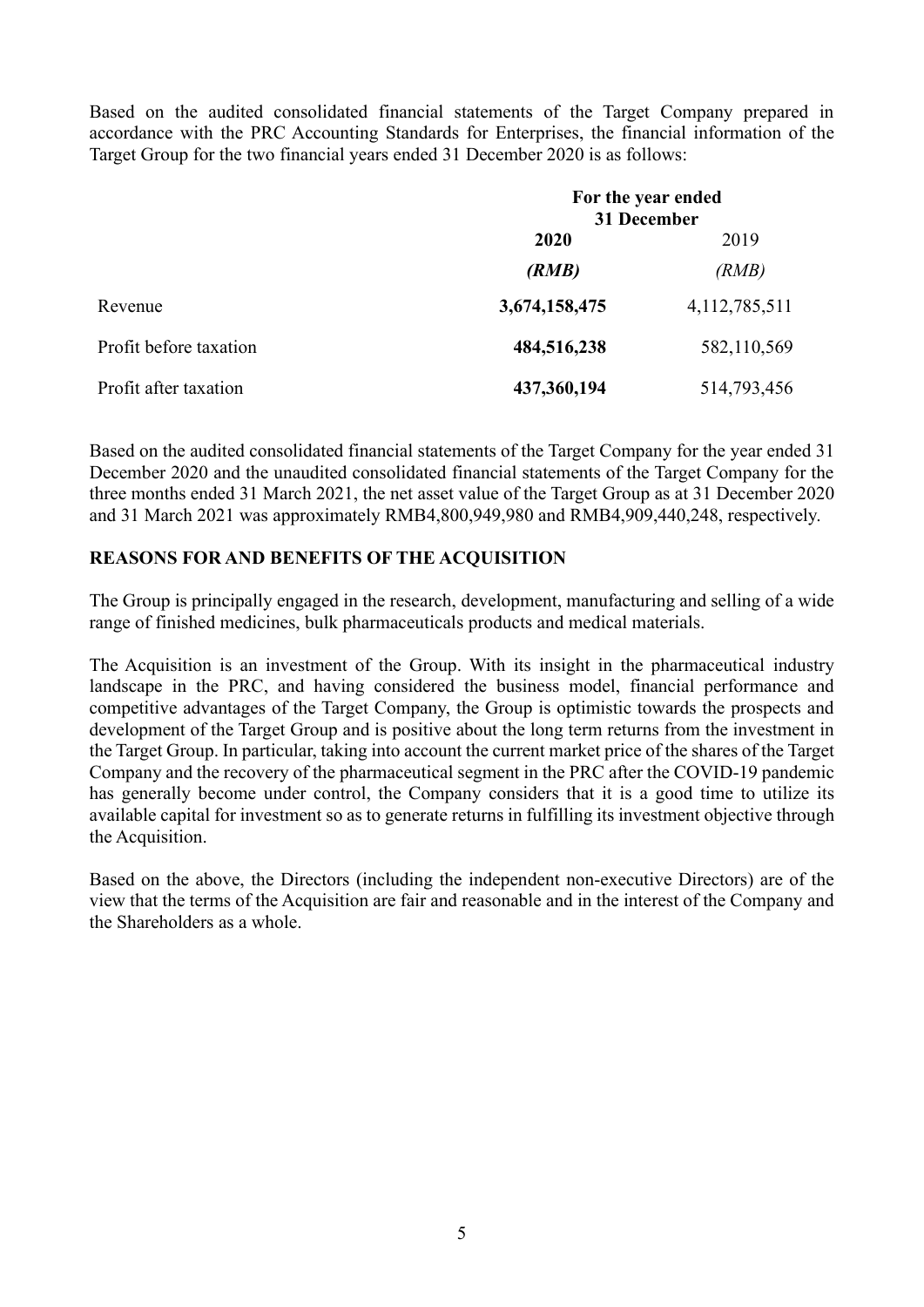### **INFORMATION OF THE PARTIES**

#### **Information on the Company and the Group**

The Company is a company incorporated in the Cayman Islands with limited liability. The Group is principally engaged in the research, development, manufacturing and selling of a wide range of finished medicines, bulk pharmaceuticals products and medical materials.

#### **Information on the Purchaser**

The Purchaser is a company established in the PRC with limited liability, and is a wholly-owned subsidiary of the Company. It is principally engaged in manufacturing and sale of pharmaceutical products.

#### **Information on the Vendor**

The Vendor is a limited liability partnership established under the laws of the PRC, which is principally engaged in investment holding. The ultimate beneficial owner and general partner of the Vendor is Mr. Wu Hengke\* (吳恒科).

#### **LISTING RULES IMPLICATIONS**

As one or more of the applicable percentage ratios (as defined under the Listing Rules) in relation to the Acquisition exceed 5% but all are less than 25%, the Acquisition constitutes a discloseable transaction of the Company and is subject to notification and announcement requirements under Chapter 14 of the Listing Rules.

**As Completion is subject to the terms and conditions under the Acquisition Agreement, the Acquisition may or may not proceed. Shareholders and potential investors should exercise caution when dealing in the securities of the Company.**

#### **DEFINITIONS**

Unless the context otherwise requires, the terms used in this announcement shall have the following meanings:

| "Acquisition"           | the acquisition of the Target Shares by the Purchaser from<br>the Vendor pursuant to the Acquisition Agreement                                                              |
|-------------------------|-----------------------------------------------------------------------------------------------------------------------------------------------------------------------------|
| "Acquisition Agreement" | the acquisition agreement in respect of the Acquisition<br>entered into between the Vendor and the Purchaser on 29<br><b>July 2021</b>                                      |
| "Board"                 | the board of Directors                                                                                                                                                      |
| "Company"               | SSY Group Limited, a company incorporated in the<br>Cayman Islands with limited liability, the issued Shares of<br>which are listed on the Main Board of the Stock Exchange |
| "Completion"            | completion in accordance with the terms and conditions<br>of the Acquisition Agreement                                                                                      |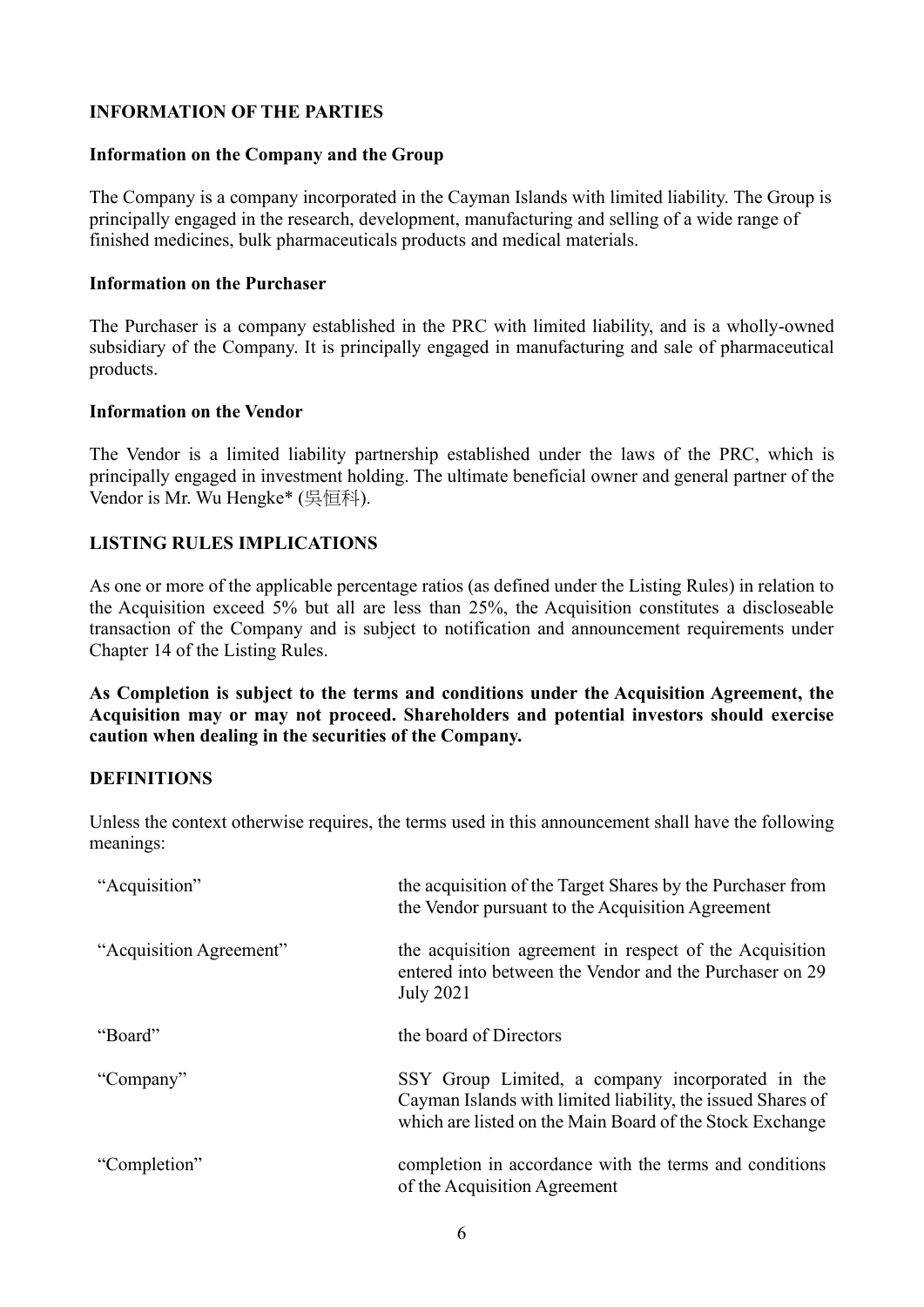| "connected person(s)"     | has the meaning ascribed to it under the Listing Rules                                                                                                                                                                                                                                                                                      |
|---------------------------|---------------------------------------------------------------------------------------------------------------------------------------------------------------------------------------------------------------------------------------------------------------------------------------------------------------------------------------------|
| "Directors"               | the directors of the Company                                                                                                                                                                                                                                                                                                                |
| "Group"                   | the Company and its subsidiaries                                                                                                                                                                                                                                                                                                            |
| "Hong Kong"               | the Hong Kong Special Administrative Region of the PRC                                                                                                                                                                                                                                                                                      |
| "Listing Rules"           | the Rules Governing the Listing of Securities on The<br>Stock Exchange of Hong Kong Limited                                                                                                                                                                                                                                                 |
| "PRC"                     | the People's Republic of China (excluding, for the<br>purpose of this announcement only, Hong Kong, the<br>Macau Special Administrative Region of the PRC and<br>Taiwan)                                                                                                                                                                    |
| "Purchaser"               | 石 家 莊 四 藥 有 限 公 司 (Shijiazhuang No. 4<br>Pharmaceutical Co., Ltd.*) a company established in the<br>PRC with limited liability, and a wholly-owned subsidiary<br>of the Company                                                                                                                                                             |
| "RMB"                     | Renminbi, the lawful currency of the PRC                                                                                                                                                                                                                                                                                                    |
| "Shanghai Stock Exchange" | the Shanghai Stock Exchange (上海證券交易所)                                                                                                                                                                                                                                                                                                       |
| "Shares"                  | the ordinary share(s) of HK\$0.02 each of the Company                                                                                                                                                                                                                                                                                       |
| "Shareholders"            | holders of the Shares                                                                                                                                                                                                                                                                                                                       |
| "Stock Exchange"          | The Stock Exchange of Hong Kong Limited                                                                                                                                                                                                                                                                                                     |
| "Target Company"          | 辰欣藥業股份有限公司 (Cisen Pharmaceutical Co.,<br>Ltd.*), a company established under the laws of the PRC<br>and the shares of which are listed on the Shanghai Stock<br>Exchange (stock code: 603367)                                                                                                                                               |
| "Target Group"            | the Target Company and its subsidiaries                                                                                                                                                                                                                                                                                                     |
| "Target Share(s)"         | 27,661,441 shares of the Target Company (together with<br>all relevant shareholders' rights and interests under<br>applicable laws and regulations, including ownership<br>rights, distribution rights and voting rights etc.),<br>representing 6.1015% of the equity interest in the Target<br>Company as at the date of this announcement |
| "Vendor"                  | 天津乾鼎企業管理合夥企業(有限合夥)(Tianjin<br>Qianding Corporation<br>Management<br>Partnership<br>Enterprise (Limited Partnership)*), a limited liability<br>partnership established in the PRC                                                                                                                                                            |